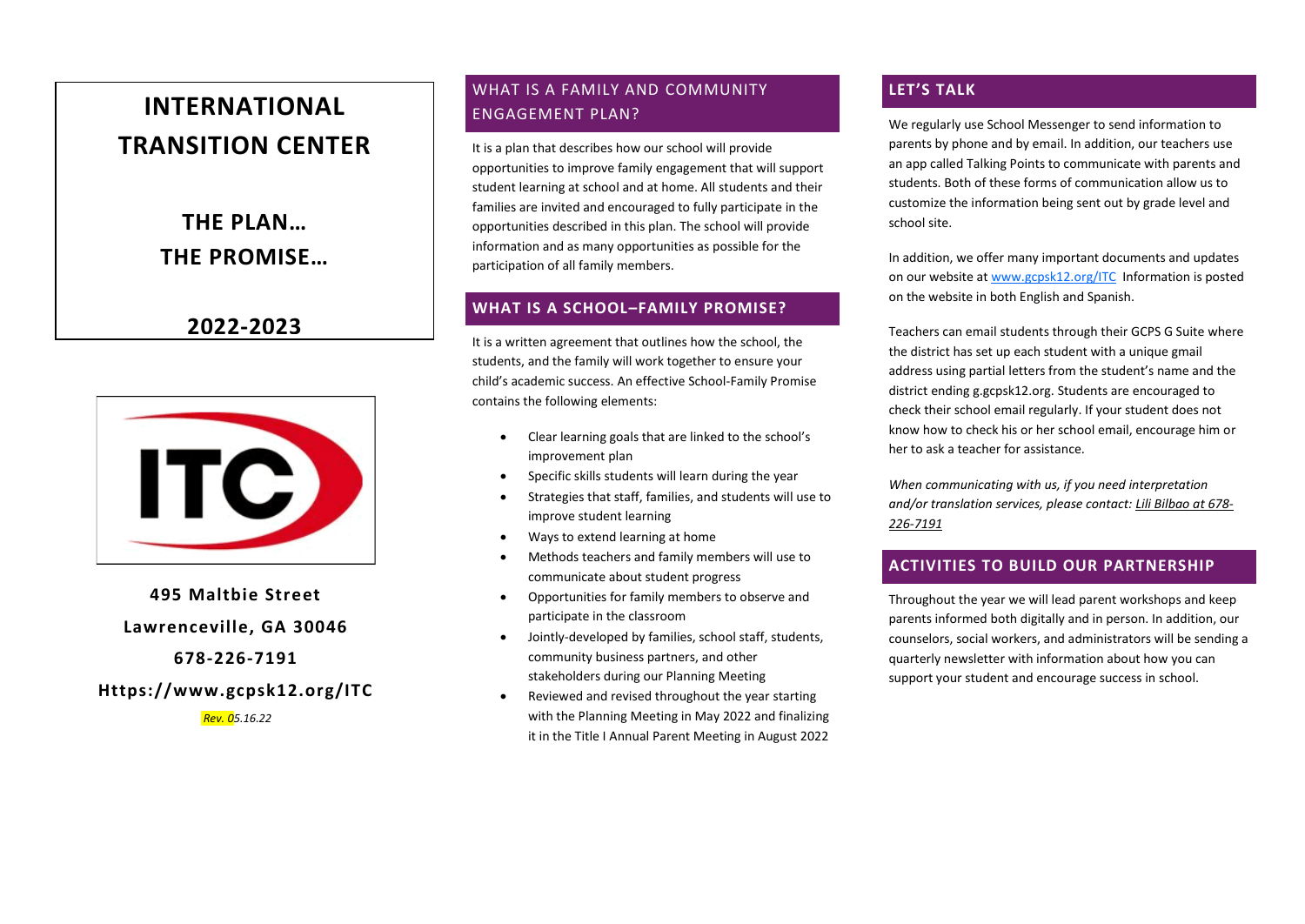#### **WHERE IS THE PLAN AVAILABLE?**

The Family and Community Engagement Plan and all other Title I information are available on our school's website at <https://www.gcpsk12.org/ITC>under the Title I Section. Families can also request paper copies of this Family and Community Engagement Plan from our teachers or administrators.

# **HOW IS THE PLAN DEVELOPED AND REVISED?**

It is reviewed and revised at least annually during the Planning Meeting in the spring. All feedback forms from the Planning Meeting are submitted to the Office of Federal Programs for review. Families who are not able to attend the Planning Meeting have the opportunity to review draft documents and provide input during the draft document review period.

# **COMMUNICATION**

We communicate with students and parents in a number of ways including:

- Talking Points app
- School Messenger
- **Email**
- School website
- Phone calls

In addition, we suggest parents have a Parent Portal log in to check the following on any device:

- Grades
- Course history
- Discipline history
- Assessment data
- Bus routes and times

If you would like to schedule a meeting with us, please contact the following ITC faculty and staff members by email:

- Steve Frandsen, Principal [steve.frandsen@gcpsk12.org](mailto:steve.frandsen@gcpsk12.org)
- Moonsun Jung, Assistant Principal [moonsun.jung@gcpsk12.org](mailto:moonsun.jung@gcpsk12.org)
- Getsy Munoz, Assistant Principal [getsy.munoz@gcpsk12.org](mailto:getsy.munoz@gcpsk12.org)
- Kay Reynolds, Assistant Principal [kay.b.reynolds@gcpsk12.org](mailto:kay.b.reynolds@gcpsk12.org)
- Rebecca Vega, School Social Worker [rebecca .vega@gcpsk12.org](mailto:rebecca%20.vega@gcpsk12.org)
- Shaleah Edwards, Counselor [Shaleah.edwards@gcpsk12.org](mailto:Shaleah.edwards@gcpsk12.org)



#### **ENGAGING AND EMPOWERING FAMILIES WITH…**

- ❖ **Title I Program Information:** Program information is available during the Title I Planning Meeting in the spring and Annual Parent Meetings in the fall, on the school website, and in the Parent Center.
- ❖ **Curriculum Information:** Knowing what your child is learning at school is important. We will keep you informed throughout the year about what your child is learning during parent meetings, conferences, eCLASS, and on our school website.
- ❖ **Student Progress Monitoring**: The Parent Portal is an online resource that allows families to view grades, attendance, schedules, assessment, and your child's results, course history, and much more. Monitoring your child's progress in school is an important way to be engaged.
- ❖ **Parent Resources:** We have many resources available for checkout to use at home with your child. We also host several parent workshops to empower you as you work with your child at home.
- ❖ **Staff Training**: We will train our staff to effectively communicate with you. Your input on how we train our staff is valuable.
- ❖ **Communication**: We will communicate, to the extent feasible, all information with you in a language and format you understand. Whenever possible, we will provide interpreters during parent workshops, and academic events. Translation is available for most documents.
- ❖ **Transition Support**: Entering a new school can be scary for both students and families. We will host events to make sure both you and your child are aware of what is expected and how you can prepare as your child transitions to a new school level, college, and career.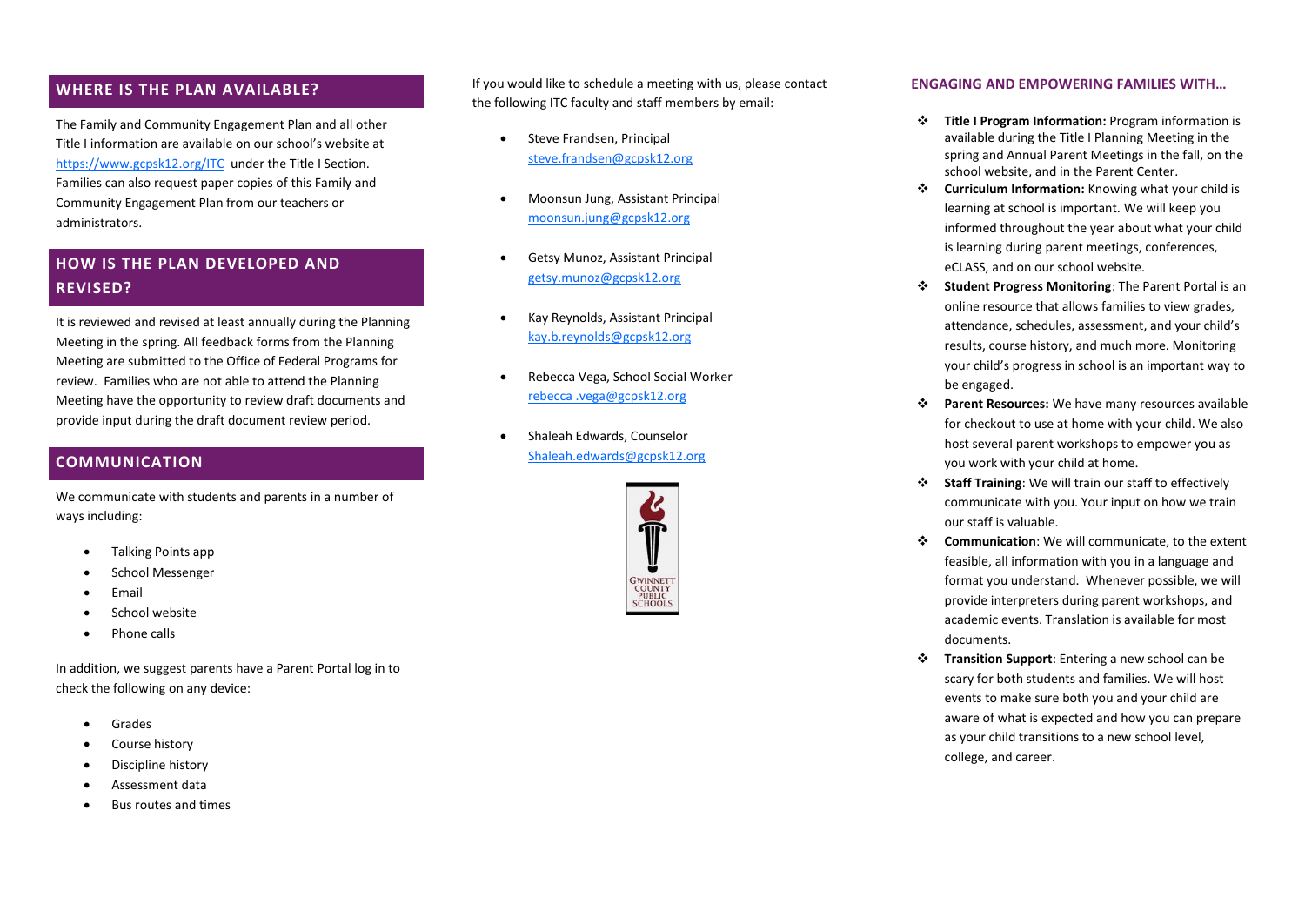## **DID YOU KNOW?**

- $\checkmark$  Title I is a federal program designed to support school reform efforts to improve teaching and learning for all students.
- $\checkmark$  Title I programs are based on effective means of improving student achievement and include strategies to support family engagement.
- $\checkmark$  The Title I Office reserves at least one percent of the district's allocation to fund family and community engagement programs. The use of these funds is based on suggestions gathered at our spring Planning Meetings from families and community members. Funds are distributed equally to all our Title I schools.
- $\checkmark$  Childcare and/or transportation may be provided for meetings and school events.

# **About the ITC…**

The International Transition Center (ITC) opened in August 2016 to serve English Language Learners, grades 7-11, who are newcomers to the American school system. The middle school's program of study seeks to accelerate the development of English proficiency and math skills to enable students to graduate within four years of entering high school. The high school's program of study seeks to accelerate the development of English proficiency, math skills, and the necessary career skills to enable students to transition to the workforce and/or adult educational opportunities. The International Transition Center (ITC) currently has sites at Berkmar HS, Central Gwinnett HS, Discovery HS, Duluth HS, Meadowcreek HS, and Norcross HS.









**ITC @ Central Gwinnett High School** 



**ITC @ Norcross High School**